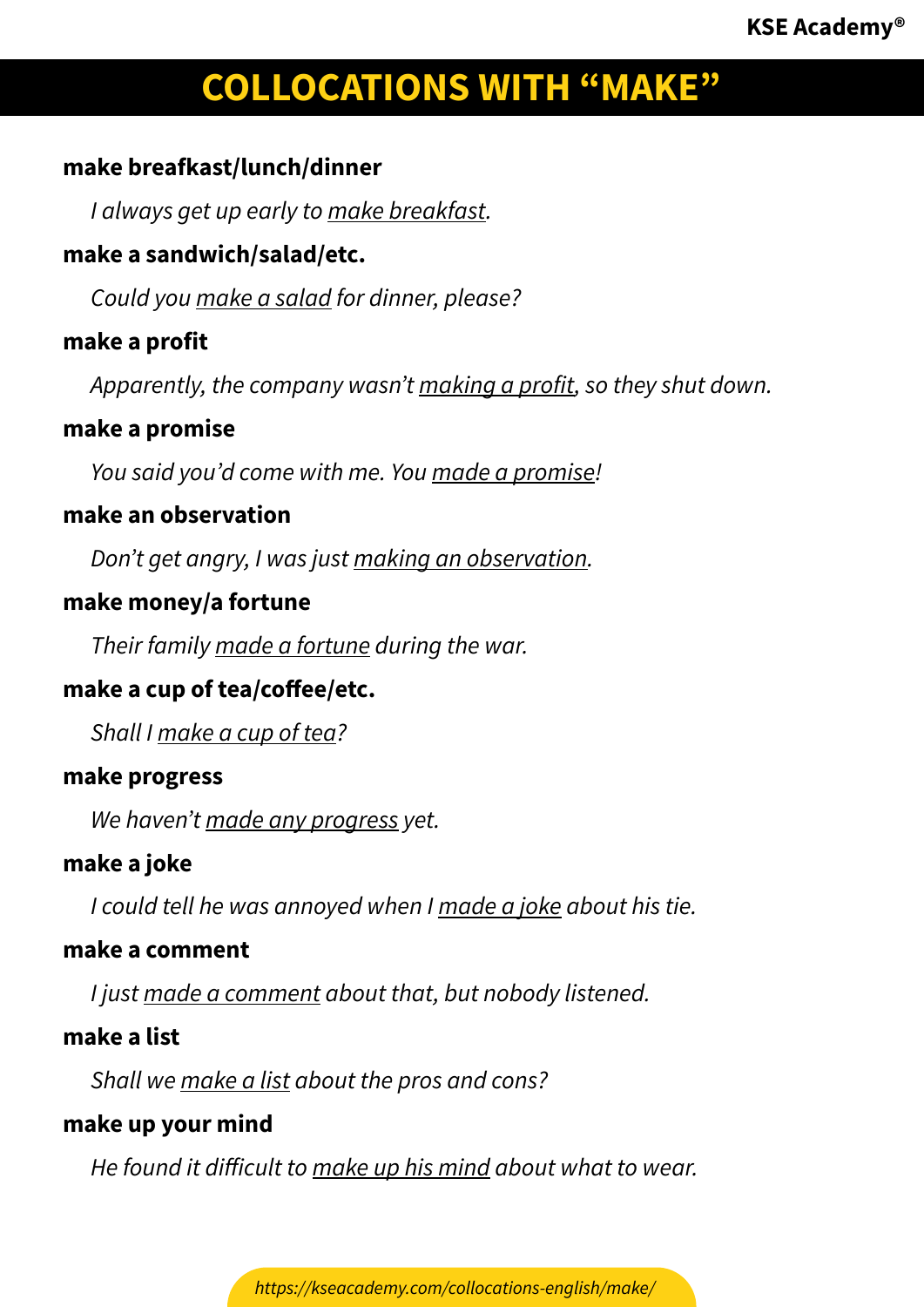### **make plans**

*Have you made any plans for the holidays?*

## **make an effort**

*Tim really ought to make an effort to work a little harder.*

## **make an attempt**

*We both made an attempt to be friendly despite recent arguments.*

## **make a point**

*She makes a point of keeping all her shopping receipts.*

# **make a reservation/booking**

*Darling, I've already made the dinner reservation for tonight.*

## **make a choice**

*Whatever it is, you need to make a choice.*

# **make a mistake**

*It's alright to make mistakes, because we can learn from them.*

## **make a pass at someone**

*He made a pass at his wife's friend, who obviously rejected him.*

## **make a prediction**

*Betting is just about making a prediction and getting lucky.*

## **make a bet**

*Have you made a bet yet? The match is about to start.*

## **make a living**

*He wants to make a living selling his paintings.*

## **make a discovery**

*Scientists have made a discovery which will change many lives.*

*https://kseacademy.com/collocations-english/make/*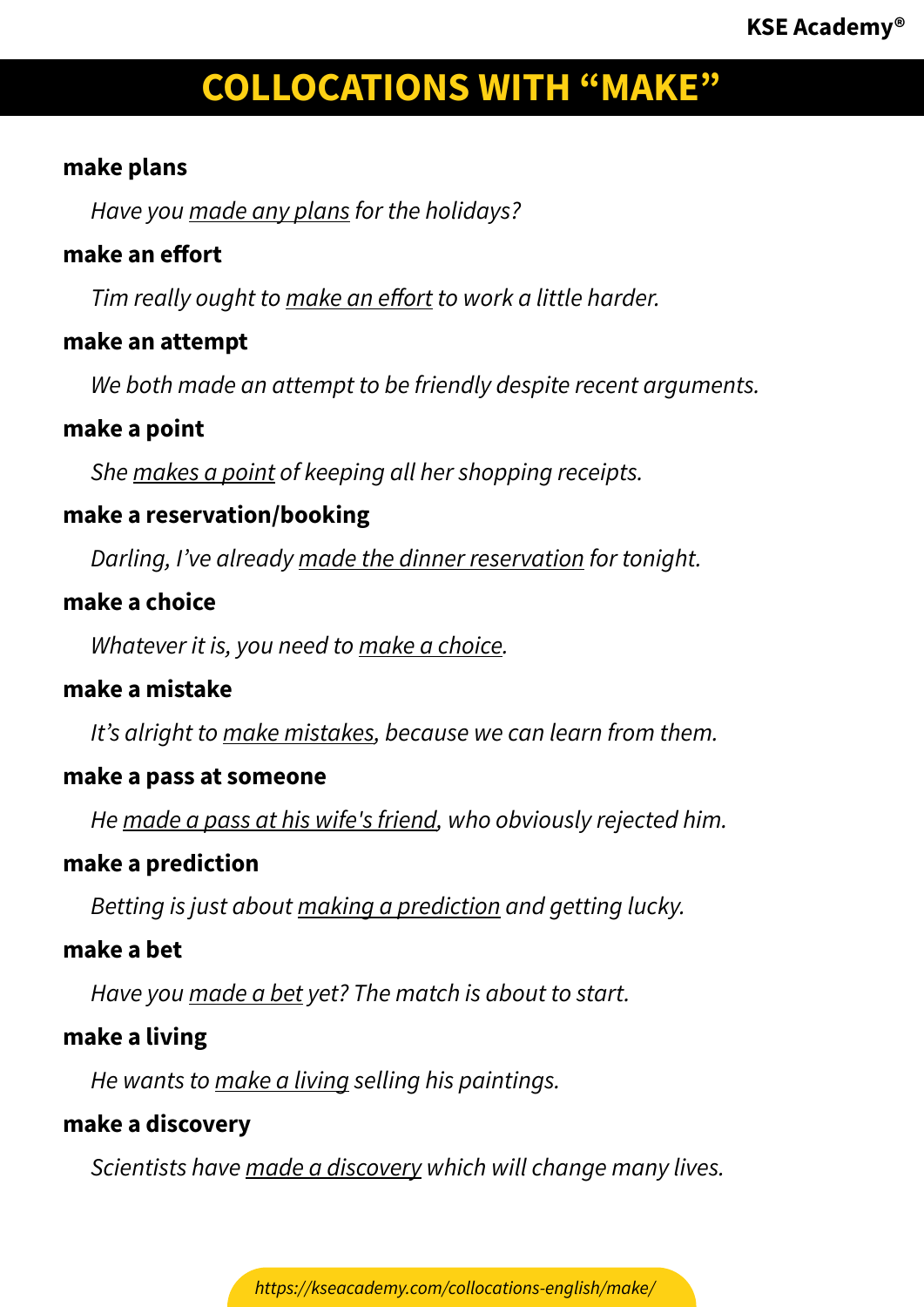### **make a complaint**

*If you feel they treated you unfairly, you should make a complaint.*

## **make fun of someone/something**

*I don't like it when you make fun of me.*

## **make a (phone) call**

*Excuse me, I need to make a phone call.*

#### **make sure**

*I'll make sure all the doors and windows are closed.*

### **make a difference**

*Does it really make a difference whether I go or not?*

### **make an exception**

*Could you make an exception and allow me to enter?*

## **make a confession**

*The suspect already made a confession, so the case is solved.*

#### **make a suggestion**

*Please, email us if you want to make a suggestion for the next meeting.*

#### *make love*

*At the beginning of their relationship, they used to make love all night.*

## *make friends*

*I don't find it easy to make friends, as I'm quite shy.*

## *make an appointment*

*My tooth aches. I really need to make an appointment with the dentist.*